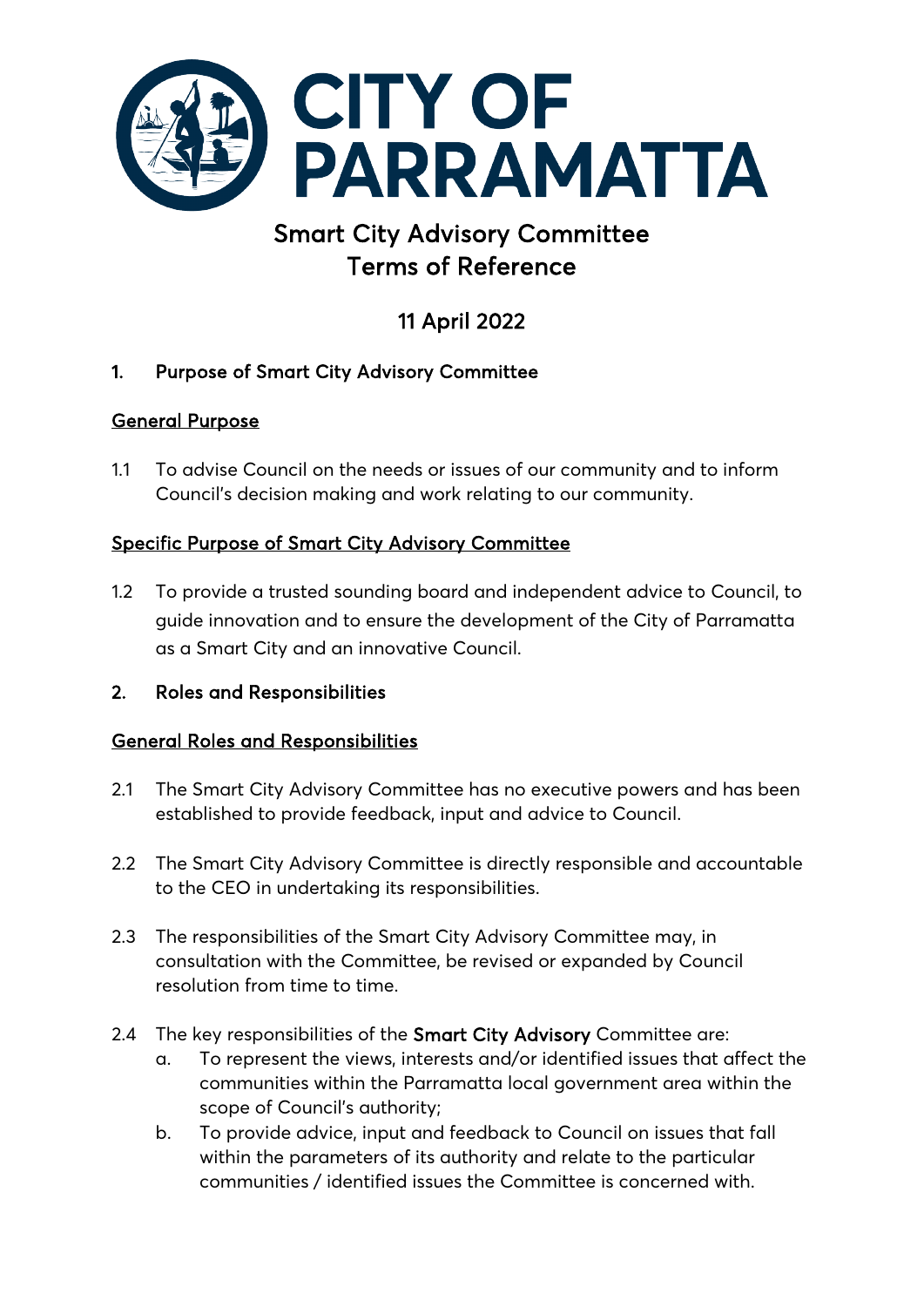## Specific Roles and Responsibilities of the Smart City Advisory Committee

2.5 To provide a trusted sounding board and independent advice to Council, to guide innovation and to ensure the development of the City of Parramatta as a Smart City and an innovative Council.

#### 3. Membership

#### Duties of Appointed Members

- 3.1 To attend and participate in a compulsory induction workshop which will include information on the role of the Smart City Advisory Committee, the role and responsibility of members and Council, Council's Code of Conduct and other related policies and protocols.
- 3.2 To attend and participate in meetings of the Smart City Advisory Committee (including any planning sessions and relevant training).
- 3.3 To work co-operatively with other members in achieving the aims of the Smart City Advisory Committee.
- 3.4 To raise issues of concern within the scope and objective of the Smart City Advisory Committee.
- 3.5 To contribute ideas and suggestions relating to items on meeting agendas.
- 3.6 To participate in the discussion and to vote on outcomes of the committee.
- 3.7 To provide advice and recommendations to Council on items on meeting agendas.
- 3.8 To action and follow up tasks established by the Smart City Advisory Committee and resolved by Council.
- 3.9 To report back to existing networks within the communities they represent on Council's role, responsibilities and its decisions relating to the Smart City Advisory Committee.
- 3.10 To use existing networks to remain informed regarding the views and interests of the particular group / community they represent.
- 3.11 To advise the Chair if they are unable to attend and to liaise with Alternate Members for attendance at meetings.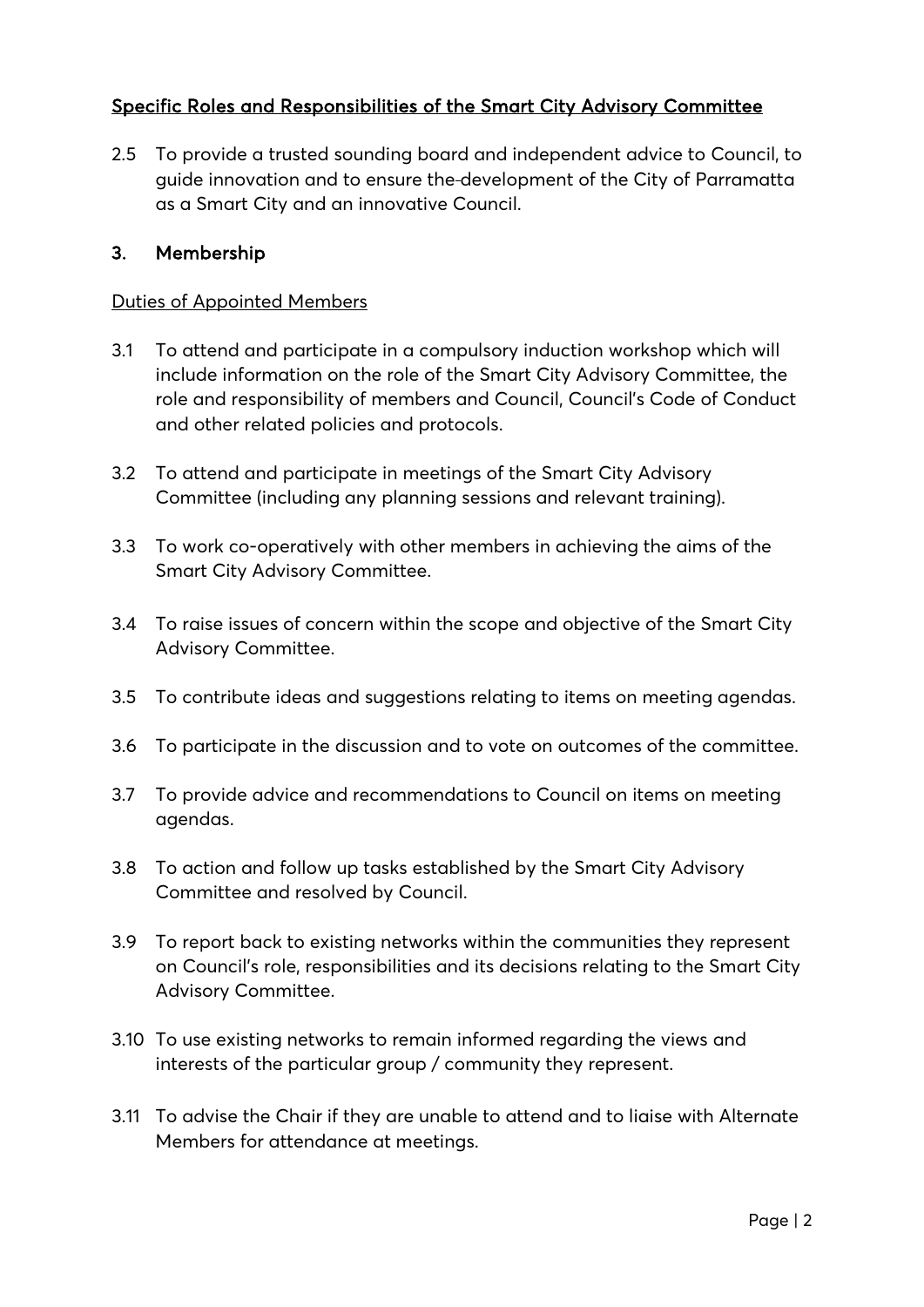- 3.12 Alternate members may attend meetings of the Smart City Advisory Committee in either capacity as an appointed or alternate member.
- 3.13 If an appointed member is unable to attend a meeting for any reason, then the alternate member is to be notified of their absence. If a member has not given notice of an absence and is not present, the alternate member assumes the role of member until such time the appointed member is present.
- 3.14 Any member who is appointed as an alternate member will be provided with all information (meeting invite, agenda, minutes, presentations, etc.) as an appointed member.

#### Member Attendance at Meetings

- 3.15 If a member is absent for two (2) consecutive meetings without an apology, the Committee Convenor, in consultation with the Chair, will attempt to contact the member to clarify whether they are still interested in continuing to be a member of the Smart City Advisory Committee.
- 3.16 If a member is absent for three (3) consecutive meetings without an apology, and there has been no response from the Committee member explaining their absence, their position will be declared vacant and the declaration of the vacancy must be recorded in the minutes of that meeting.
- 3.17 Members may elect to participate in a meeting by audio-visual means.

#### Member Leave of Absence

3.18 Members may apply to the Committee Convenor for a leave of absence, and the granting of such leave of absence is at the discretion of the Smart City Advisory Committee. All applications for leave of absence must be recorded in the minutes of a Smart City Advisory Committee meeting.

#### Membership

3.19 Council encourages participation from across the wider community. Membership is limited to no more than two consecutive terms, at the discretion of Council.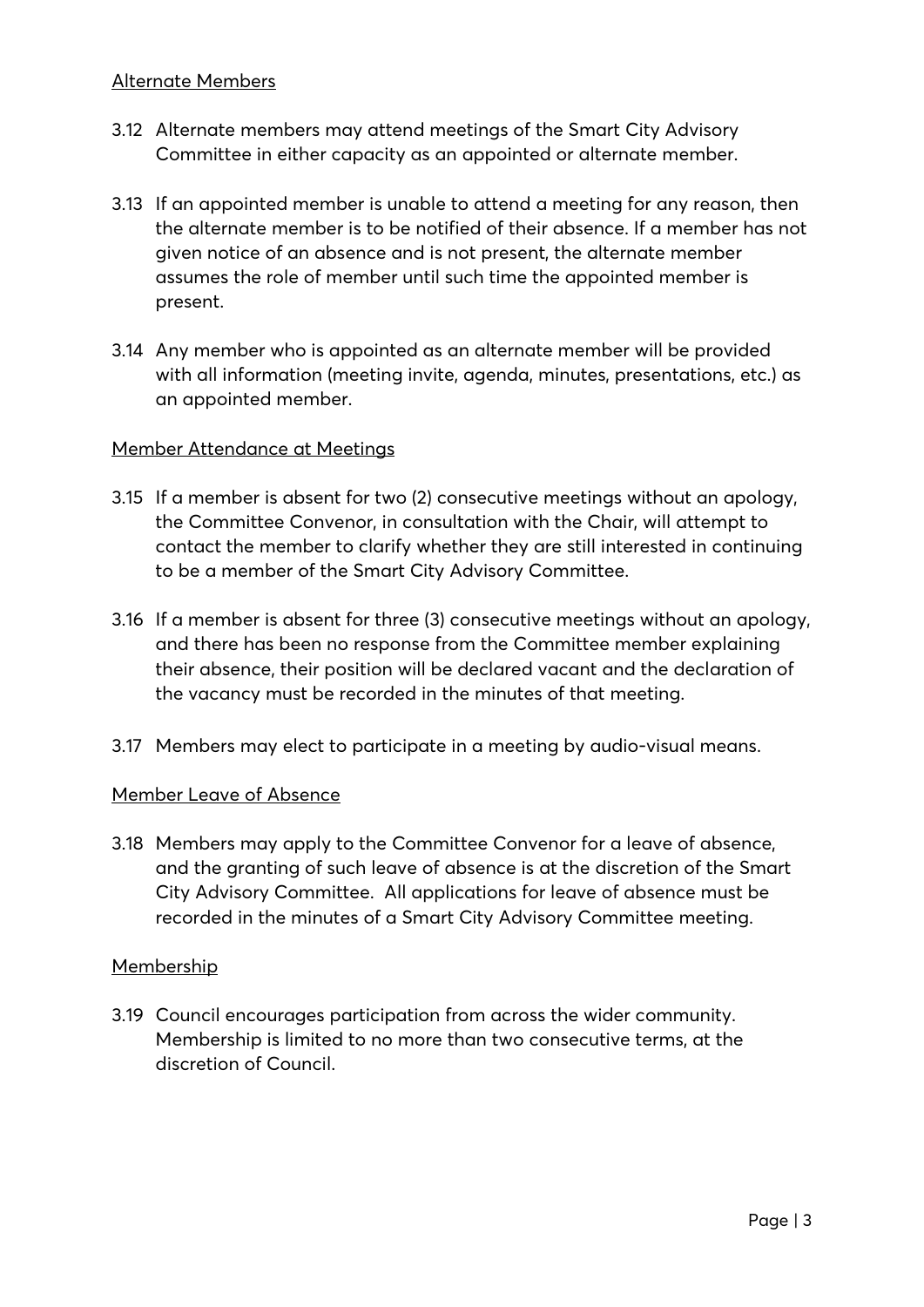- 3.20 Membership of the Smart City Advisory Committee is voluntary. Members are entitled to reimbursement for costs associated with travel to and from Smart City Advisory Committee meetings, including public transport costs, parking fees and travel vouchers.
- 3.21 The term of membership coincides with the term of the Council or such other period as resolved by Council. At this time, all positions are declared vacant.

#### Specific Membership Criteria

- 3.22 The Committee will comprise such members as are appointed by Council from time to time, including:
	- a. The Lord Mayor of the day;
	- b. Up to one (1) current serving Councillors as nominated by Council as its representative on the Committee;
	- c. A maximum of five (5) members meeting the following criteria:
		- demonstrate skills and capacity to contribute to the Committee; and
		- live, work, study or have a strong commitment to the City of Parramatta LGA; and
		- have a specific interest in furthering the objectives of Council's Smart City Strategy, as detailed in Council's Smart City Masterplan and relevant experience.

## Ex-Officio Members

- 3.23 All Councillors are ex-officio members of the Smart City Advisory Committee.
- 3.24 Depending on the nature of issues raised, relevant Council staff and/or other stakeholders or guests will be invited to attend the meetings.
- 3.25 Ex-officio members may contribute to the meeting as permitted by the Committee Chair.
- 3.26 Ex-officio members are non-voting positions.

#### **Observers**

3.27 Non-members of the Smart City Advisory Committee are able to attend meetings with the permission of the Convenor and Chairperson of the Smart City Advisory Committee.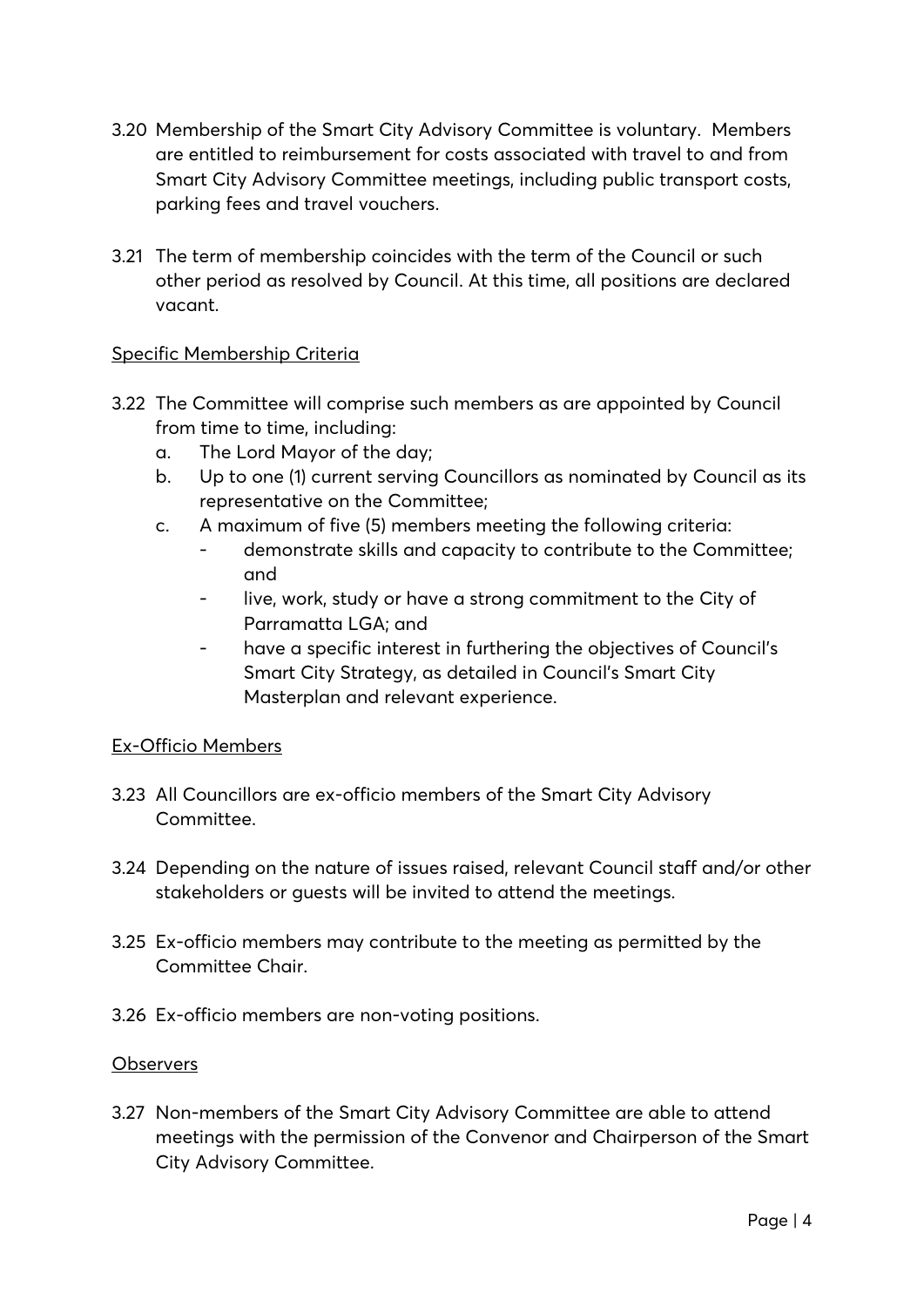3.28 Observers are able to participate in discussions to the extent as permitted by the Chairperson.

## 4. Chairperson/Deputy Chairperson

#### Duties of Chairperson/Deputy Chairperson

- 4.1 Duties of the Chairperson or Deputy Chairperson are to:
	- a. To chair meetings according to Council's Code of Conduct, the Terms of Reference and Guidelines, and meeting agendas;
	- b. To make recommendations for Agenda items in relation to the business of Council and the purpose of the Committee;
	- c. To facilitate the discussion of items on the agenda in a timely manner;
	- d. To facilitate the moving of recommendations and voting by Committee members;
	- e. To ensure all Committee members have the opportunity to participate;
	- f. To facilitate the participation of Ex-Officio members, Guest Speakers and Observers present at the meeting;
	- g. To participate in Committee training as organised and offered by the City of Parramatta Council.

#### Election of Chairperson/Deputy Chairperson

- 4.2 The Lord Mayor of the day is the Chairperson of the Advisory Committee.
- 4.3 The Lord Mayor may delegate the role of Chairperson to another Councillor Advisory Committee member on an annual basis, or for the term of the appointment to the Advisory Committee.
- 4.4 The Advisory Committee will vote annually to determine its Deputy Chairperson.
- 4.5 If the Chairperson or Deputy Chairperson are absent from the meeting, the Advisory Committee will nominate a Chairperson for the meeting amongst those in attendance.

#### Absence of Chairperson/Deputy Chairperson

4.6 If the Chairperson and Deputy Chairperson are absent from a meeting, the Smart City Advisory Committee will nominate a Chairperson amongst its members for that meeting.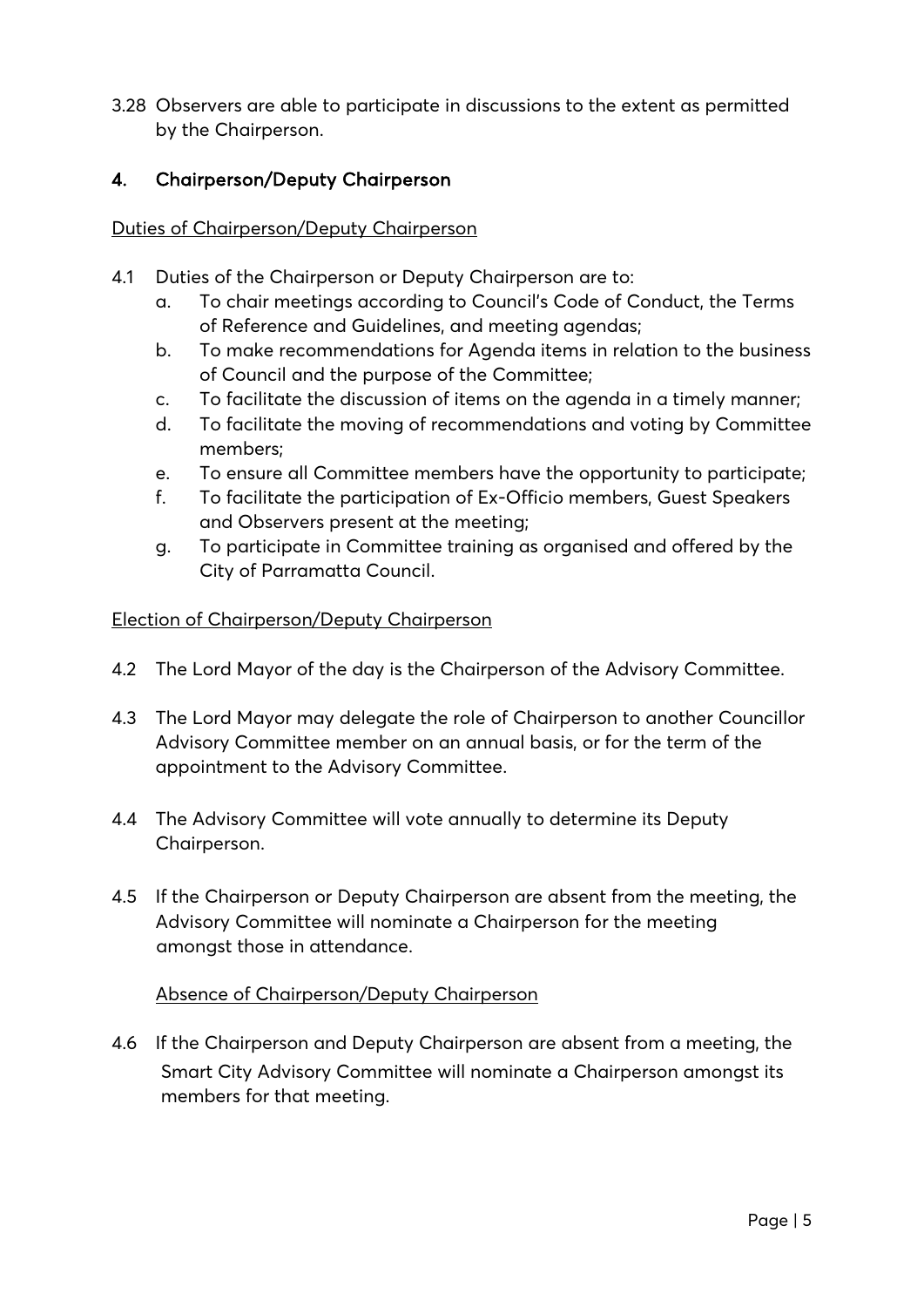#### Sub-committees

- 4.7 The Smart City Advisory Committee may determine to establish sub-groups to enable focus on key priority areas or specific subjects and to maximise the value of members' time.
- 4.8 Sub-groups may consist of both members and ex-officio members, and may invite staff members or other subject matter experts to provide advice / guidance as appropriate.
- 4.9 Sub-groups of the Smart City Advisory Committee have no executive powers and will be established to provide advisory services only.
- 4.10 Sub-groups are directly responsible and accountable to the Smart City Advisory Committee for all responsibilities.

#### Member Vacancies

- 4.11 Where a vacancy occurs:
	- a. Within six (6) months from the appointment of members, the vacancy may be filled firstly by a person on the eligibility list if they are still interested and available to join the Smart City Advisory Committee; or
	- b. After six (6) months from the appointment of members, and more than 12 months from the end of the Smart City Advisory Committee's term, an Expression of Interest utilising Council, Community and Committee members' networks should be undertaken.
- 4.12 Vacancies will not normally be filled within the last 12 months of a Smart City Advisory Committee term.

#### 5. Meetings

#### Frequency of Meetings

5.1 The Smart City Advisory Committee will meet quarterly, or as determined by the Chair. Details of meeting commitments will be detailed in any expression of interest information package.

#### Location of Meetings

- 5.2 Meetings will be held in Council offices.
- 5.3 Provisions will be made for remote attendance at Smart City Advisory Committee Meetings.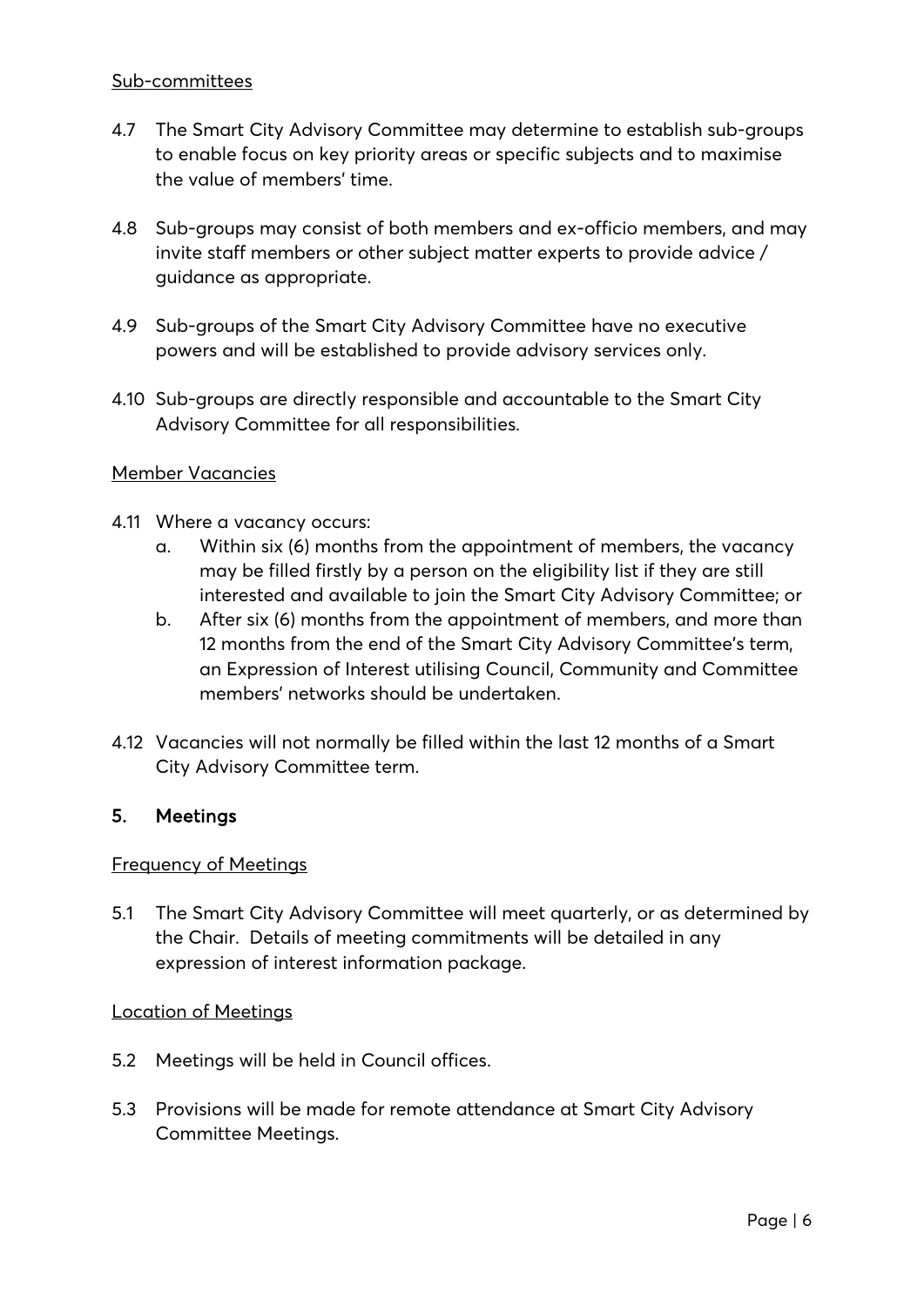#### Urgent Business

- 5.4 The Smart City Advisory Committee may be required to consider urgent business outside of the regular meeting cycle.
- 5.5 A special meeting of the Smart City Advisory Committee may be called by the Chairperson following a reasonable request from a member of the Smart City Advisory Committee, the Chief Executive Officer, or by resolution of the Council.
- 5.6 If a meeting is unable to be called, the business may be considered via alternate methods, including email.

#### Voting Membership

- 5.7 The 'voting membership' of the Smart City Advisory Committee will be initially determined by the number of members appointed to the Smart City Advisory Committee at the time of the formation of a new Committee, and thereafter:
	- a. increased by any additional members appointed to the Smart City Advisory Committee (remaining within max membership); or
	- b. reduced by any resignations received from members (remaining within min membership); or
	- c. reduced by any lapsed member/s whose membership has been declared vacant.

#### Quorum

- 5.8 The quorum for Smart City Advisory Committee meetings shall be half plus one of the 'voting membership'. In instances where there is an odd number of voting members, the number will be rounded up to the nearest whole number.
- 5.9 Where there is no quorum present after a period of 15 minutes has elapsed, an informal meeting may be conducted at the discretion of the Chairperson at which the Smart City Advisory Committee may receive any presentations and undertake informal discussion. No actions or recommendations may be made until a further meeting of the Smart City Advisory Committee is held when a quorum is present.
- 5.10 Where there is no quorum, a Smart City Advisory Committee is not able to determine any decisions or actions and can only deliberate on issues. Any decisions or actions must be held over to the next meeting where a quorum is present.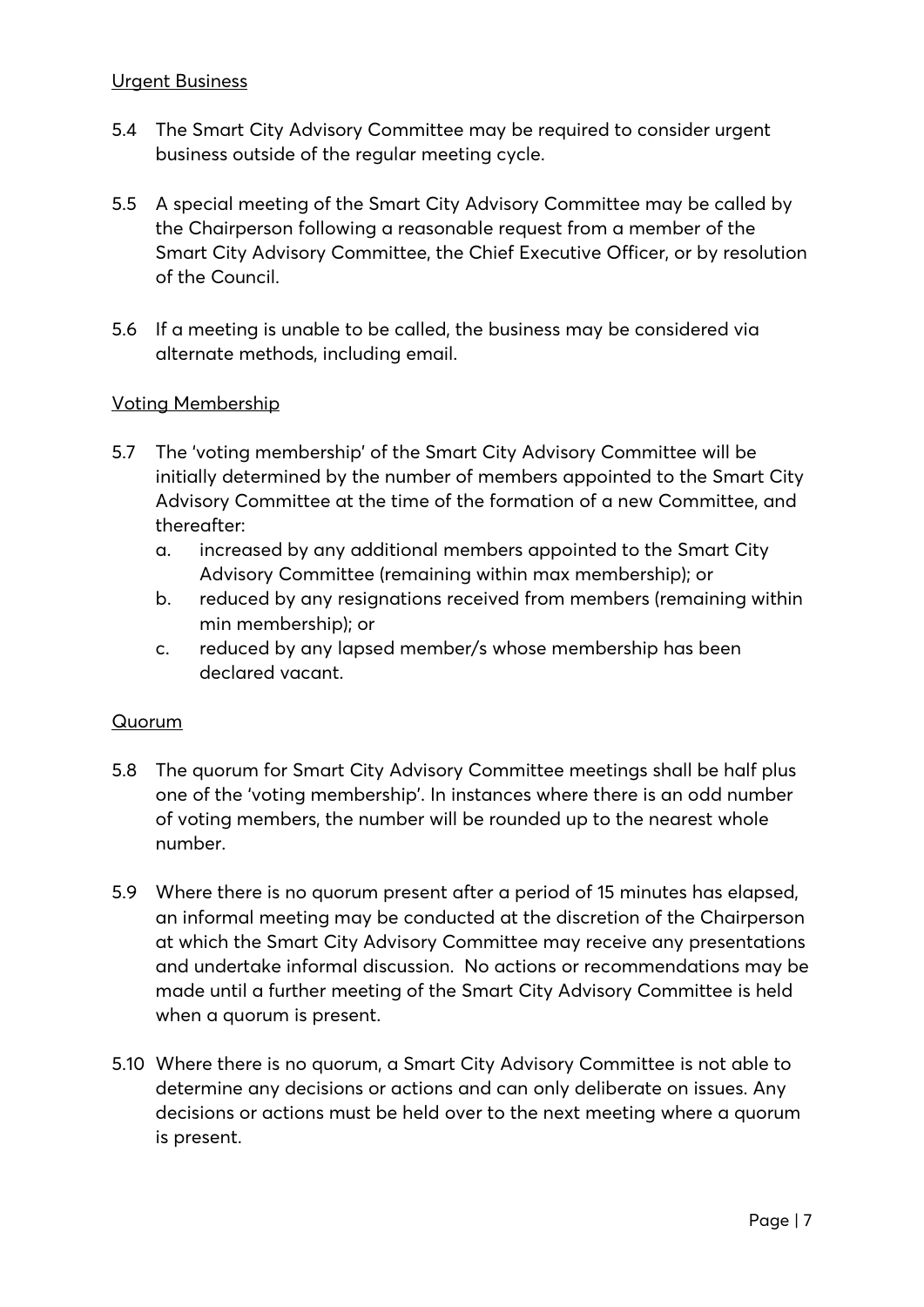- 5.11 No minutes are kept of meetings which do not have a quorum but informal notes may be taken to enable any proposed recommendations or decisions to be presented to a further meeting when a quorum is present (note that case law has determined that decisions of inquorate meetings cannot strictly be 'ratified' by a later meeting – they must be made afresh).
- 5.12 In the event that there are two consecutive non quorate meetings suffered, the Convenor will contact the Chair and each Smart City Advisory Committee Member to determine their continuation on the Committee. If required, a fresh Expression of Interest process will be undertaken.
- 5.13 Members may participate in meetings by audio-visual means of communications.

## Minutes of Meetings

- 5.14 The minutes of Smart City Advisory Committee meetings will contain details of the attendance for each meeting, a short summary of the discussion item and any action / outcome from the discussion.
- 5.15 Minutes of Smart City Advisory Committee meetings will be provided to Councillors on a regular basis. Minutes will be published on Council's website.
- 5.16 Where the Smart City Advisory Committee establishes an action or recommendation arising out of the Committee discussion, a report will be provided to a Council meeting presenting those actions / recommendations for consideration.

## 6. Other Roles

## Role of the Committee Convenor

- 6.1 The Smart City Advisory Committee is convened by a Council officer known as the 'Committee Convenor'. The Convenor is responsible to:
	- a. set the agenda with input from members and/or Council including allocation of time for agenda items;
	- b. attend each meeting;
	- c. ensure meetings are run according to Council's Code of Conduct and the Terms of Reference;
	- d. liaise between the Smart City Advisory Committee and other officers within Council as determined by the Smart City Advisory Committee's business;
	- e. finalise Smart City Advisory Committee minutes;
	- f. prepare Council reports on specific actions / recommendations from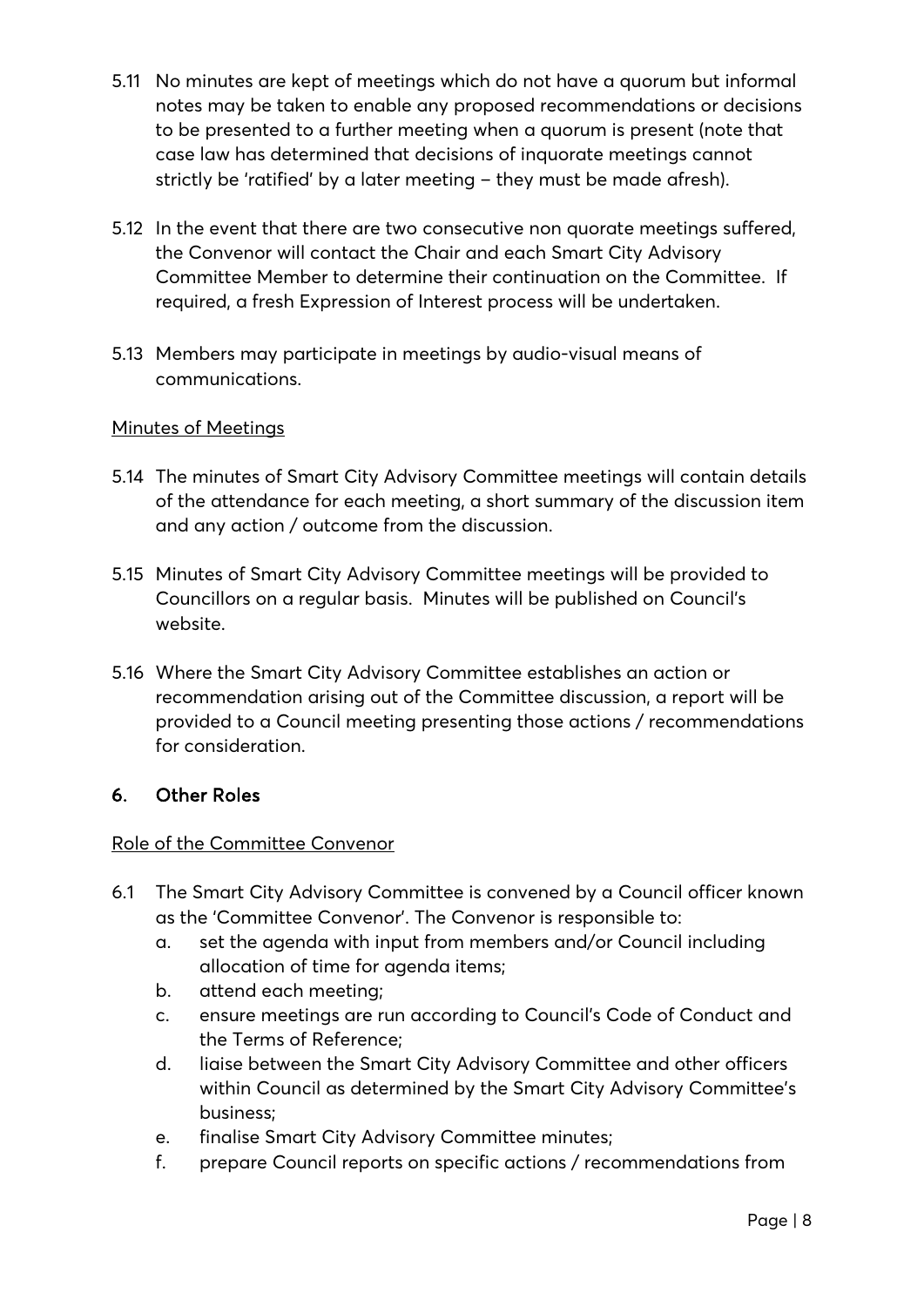the Smart City Advisory Committee

g. act as moderator of meetings where the majority of participants attend via remote means.

#### Role of the Secretariat

- 6.2 Council's Governance Team provides secretariat support to the Smart City Advisory Committee and is responsible to:
	- a. Set of meeting dates;
	- b. communicate meeting dates to members, staff and Councillors;
	- c. distribute the agenda to members, staff and Councillors at least seven (7) days prior to the meeting;
	- d. manage RSVPs to meetings;
	- e. arrange appropriate catering for the meeting;
	- f. prepare draft minutes;
	- g. finalise draft minutes within seven (7) days of the meeting;
	- h. provide draft minutes to the Smart City Advisory Committee Convenor;
	- i. distribute minutes to members, staff and Councillors
	- j. facilitate reviews of the Terms of Reference as required.

#### 7. Conflict of Interest

- 7.1 Smart City Advisory Committee members are to declare at the commencement of each meeting any pecuniary or non-pecuniary conflict of interest they have regarding any issue on the agenda.
- 7.2 All conflicts of interest declared are to be recorded on the appropriate form and recorded in the minutes of the meeting.
- 7.3 If necessary, the member concerned should consider leaving the room while the matter is being discussed.

## 8. Confidentiality

8.1 Where Smart City Advisory Committee meetings include consideration of confidential information relating to members or the business being discussed, members are required to respect the principles of confidentiality.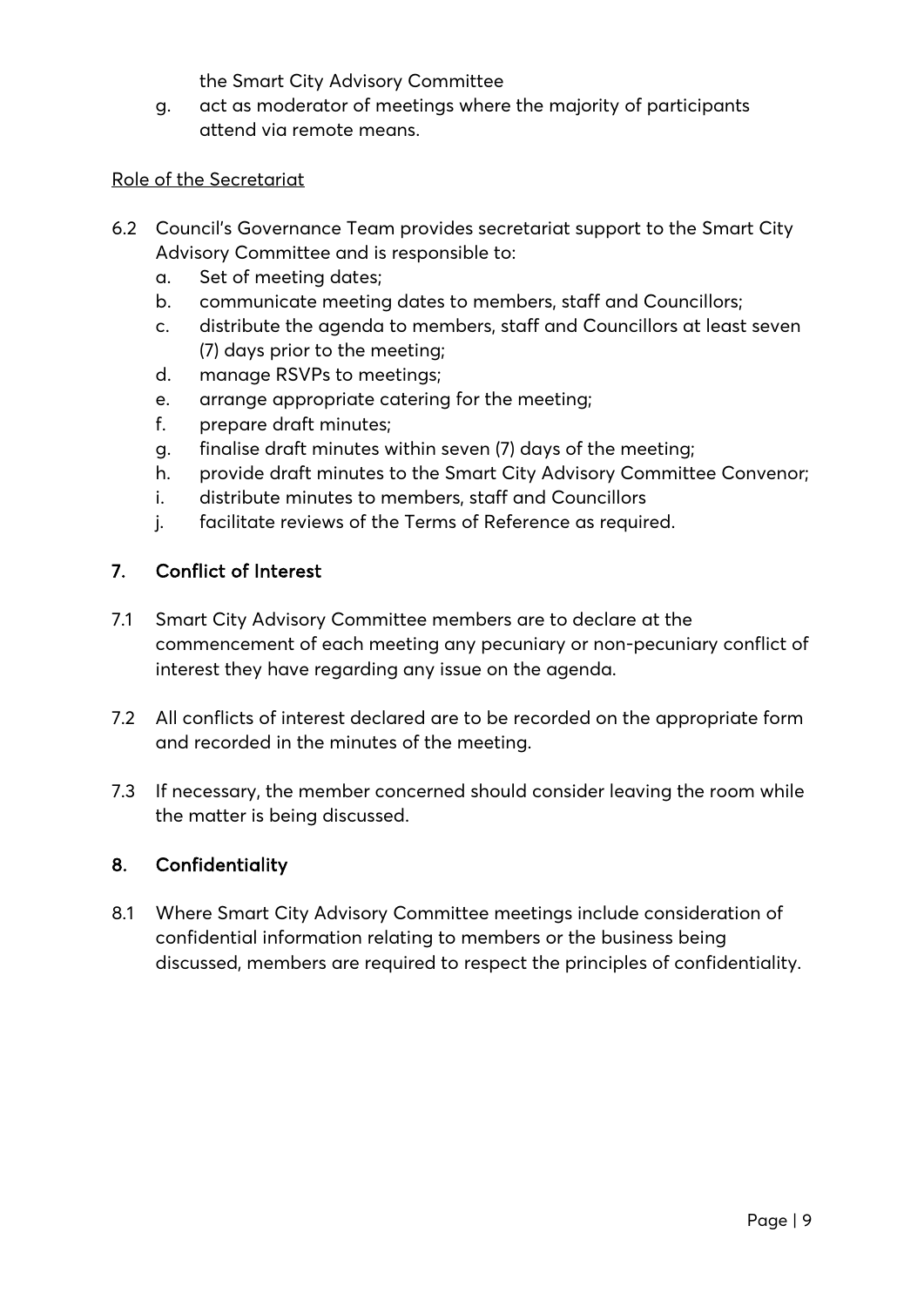## 9. Council's Code of Conduct

- 9.1 All members must abide by Council's Code of Conduct at all times.
- 9.2 All members must attend and participate in a compulsory induction workshop prior to attendance at their first meeting which will include information on Council's Code of Conduct.
- 9.3 No member of an Smart City Advisory Committee is able to make media or public comment on behalf of the Smart City Advisory Committee or Council at any time.

#### 10. Training

- 10.1 All members of the Smart City Advisory Committee are required to attend an Induction Workshop.
- 10.2 Other training will be provided to members where this is required to enable them to fulfil their duties.

#### 11. Smart City Advisory Committee Representation / Attendance at Forums

- 11.1 From time to time, the Smart City Advisory Committee may be approached to supply a representative to another Committee of Council. Where the Smart City Advisory Committee determines that representation is appropriate, nominations will be called for at the meeting and a vote shall take place to select a representative.
- 11.2 Representatives shall be entitled to reimbursement of the equivalent public transport fare to and from the meeting or forum, or be provided with vouchers for alternative transport.

## 12. Changes to Terms of Reference

12.1 The Terms of Reference of the Smart City Advisory Committee are ratified by Council and any changes or additions to them must be approved by Council.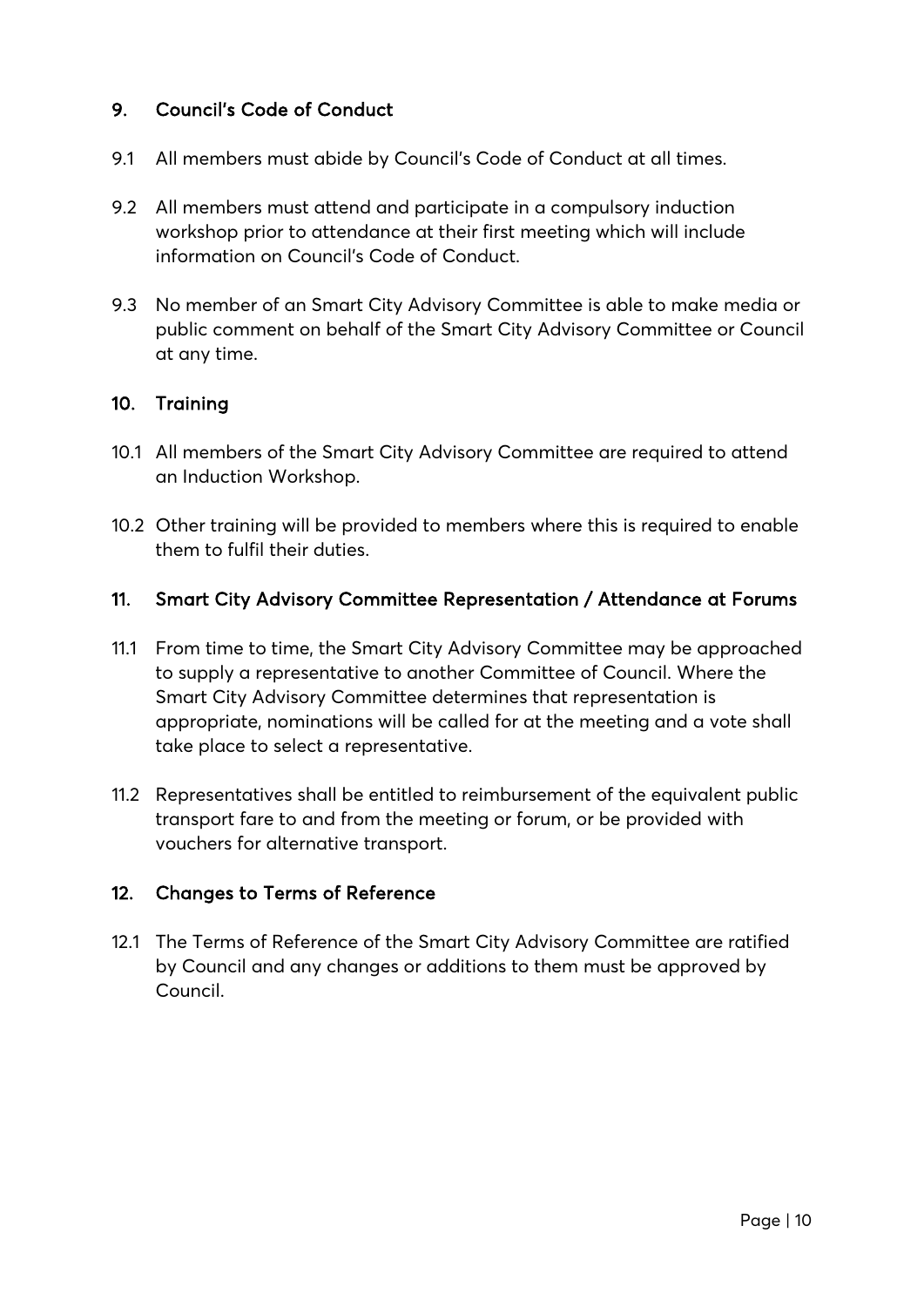## Community Membership Application Process

- 1.1 Following the Council election and Council determination of which Smart City Advisory Committees are to be formed, Council will then implement an Expression of Interest process to recruit members for the Smart City Advisory Committees and this will be publicised through the following channels for a minimum of two (2) weeks:
	- a. Council's dedicated webpage for Smart City Advisory Committees (which is to include all relevant documentation, EOI forms, Council Officer contact details, etc);
	- b. Council's website homepage carousel;
	- c. Direct communications with former Smart City Advisory Committee members;
	- d. Advertising in any available community newspaper reaching residents of the City of Parramatta Local Government Area;
	- e. Social media advertising;
	- f. Advertising across relevant community networks relevant to each Advisory Committee;
	- g. A message through the Lord Mayor's column;
	- h. Any other channel as deemed appropriate by the Smart City Advisory Committee Convenor.
- 1.2 All applicants for membership must apply using the relevant Expression of Interest form that requires applicants to address the stated criteria for membership. Previous members are entitled to apply for membership using the Expression of Interest form. Committee membership may be subject to a criminal history check.
- 1.3 The Executive Director responsible for the Smart City Advisory Committee will determine the Selection Panel comprising three (3) Council Officers to assess Expressions of Interest against the Terms of Reference and stated criteria of the Smart City Advisory Committee.
- 1.4 In addition, access and equity principles will be applied in the selection of members and the composition of the Smart City Advisory Committees will reflect a diversity of views and opinions, variations in length and quality of related experience, age and gender balance.
- 1.5 The Selection Panel will prepare a report on all applicants detailing:
	- a. any previous membership of City of Parramatta Smart City Advisory Committee/s;
	- b. whether the applicants meet the selection criteria for the Smart City Advisory Committee;
	- c. any additional considerations;
	- d. panel recommendations for applicants.